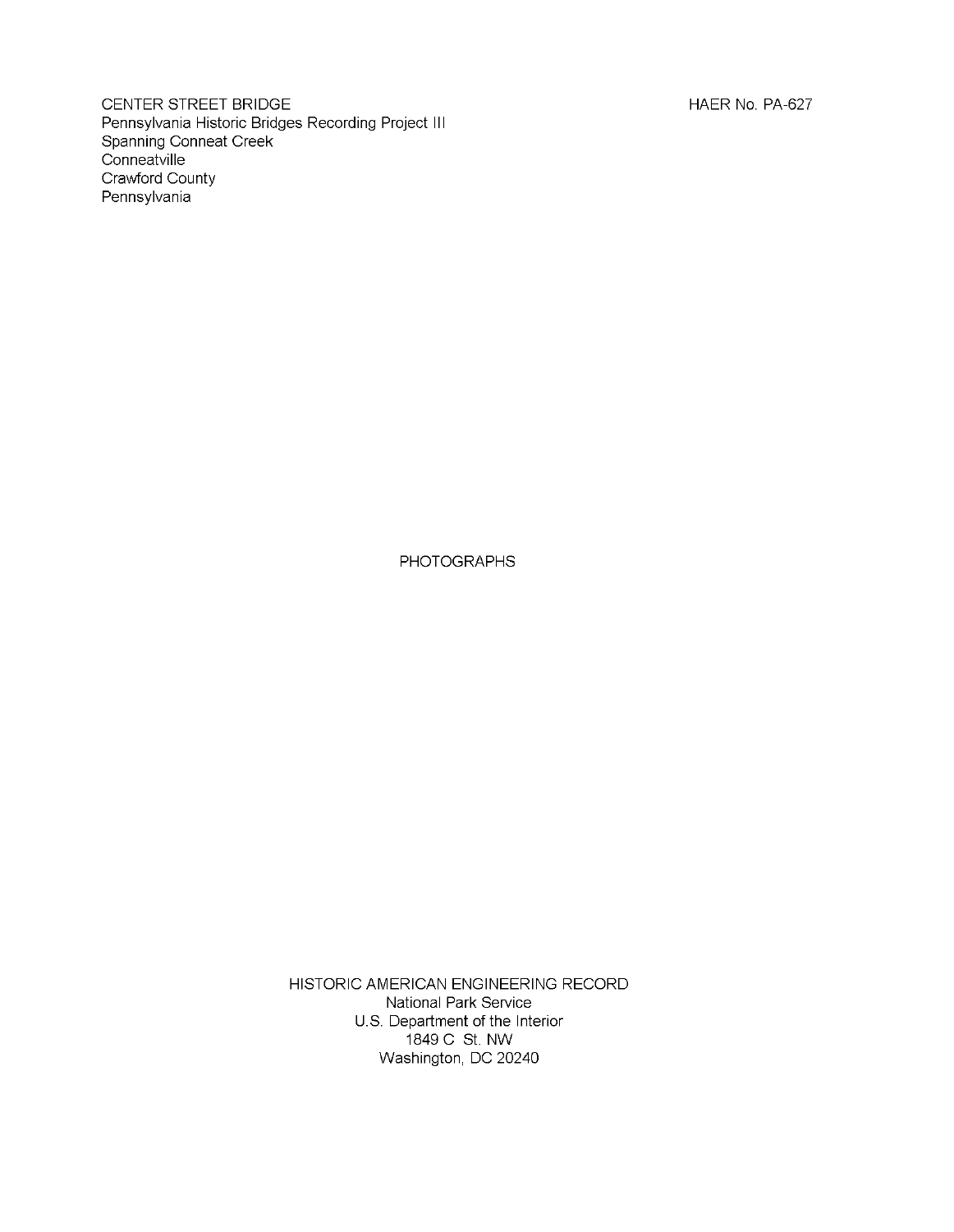ADDENDUM TO: **HAER No. PA-627** CENTER STREET BRIDGE Pennsylvania Historic Bridges Recording Project III Spanning Conneat Creek **Conneatville** Crawford County Pennsylvania

PAPER COPIES OF COLOR TRANSPARENCIES

HISTORIC AMERICAN ENGINEERING RECORD National Park Service U.S. Department of the Interior 1849 C St. NW Washington, DC 20240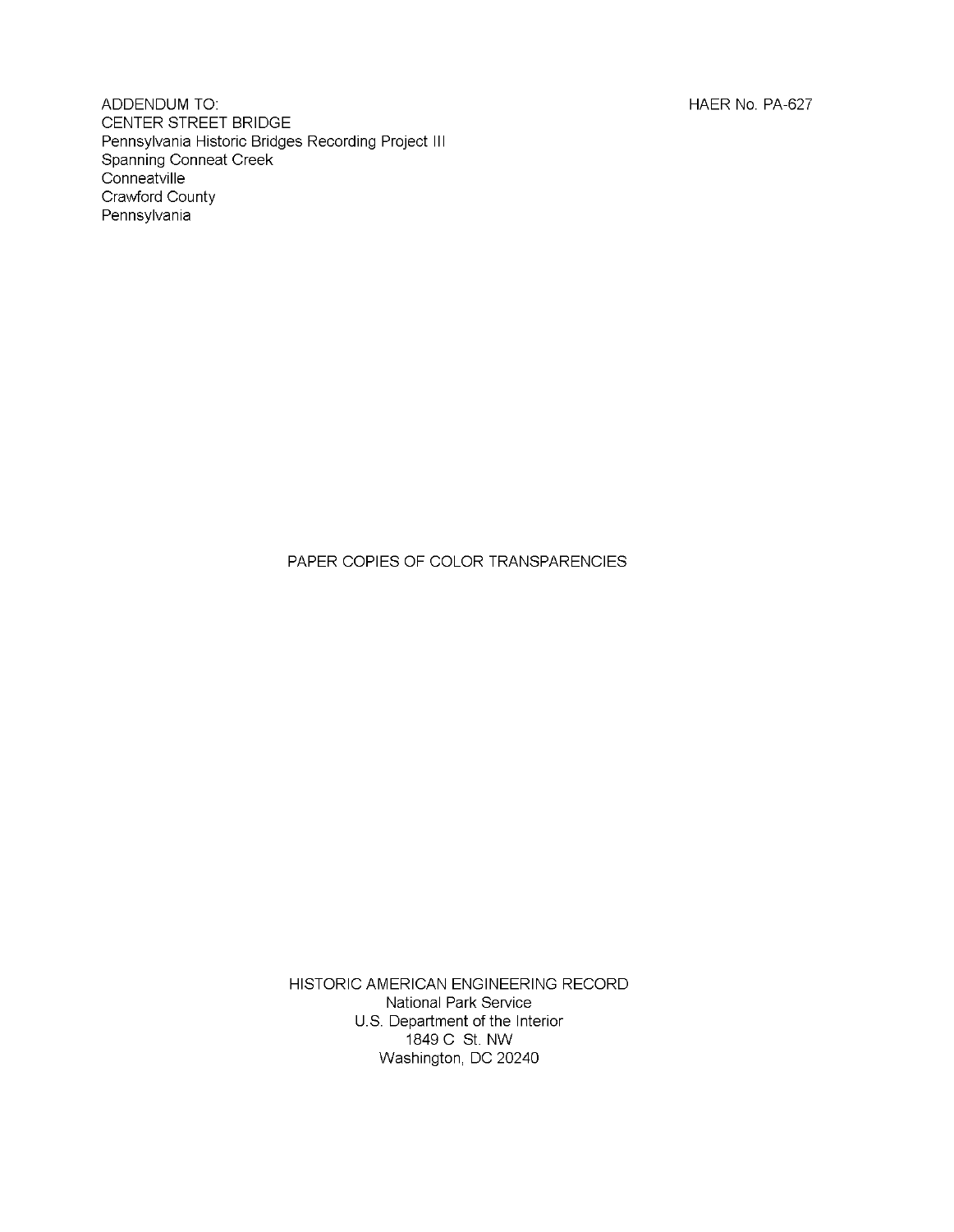ADDENDUM TO: ALCOHOL: HAER PA-627 CENTER STREET BRIDGE *PA-627* Spanning Conneat Creek **Conneautville** Crawford County Pennsylvania

### WRITTEN HISTORICAL AND DESCRIPTIVE DATA

FIELD RECORDS

HISTORIC AMERICAN ENGINEERING RECORD National Park Service U.S. Department of the Interior 1849 C Street NW Washington, DC 20240-0001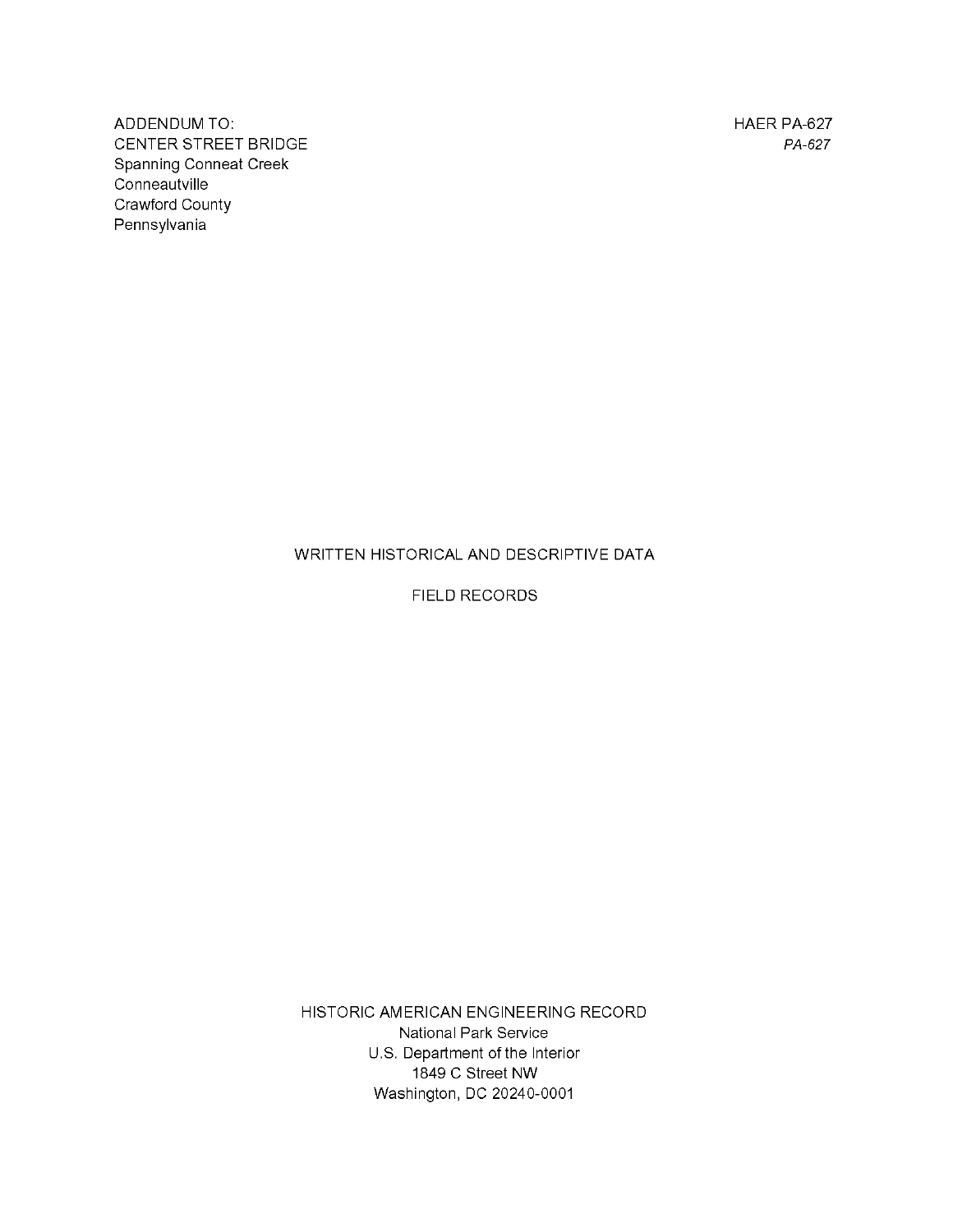# HISTORIC AMERICAN ENGINEERING RECORD

# ADDENDUM TO CENTER STREET BRIDGE HAER No. PA-627

| Location:             | Spanning Conneaut Creek at Center Street, Conneautville,<br>Spring Township, Crawford County, Pennsylvania                                                                                                                                                                                                                                                                                                                                                                                                    |
|-----------------------|---------------------------------------------------------------------------------------------------------------------------------------------------------------------------------------------------------------------------------------------------------------------------------------------------------------------------------------------------------------------------------------------------------------------------------------------------------------------------------------------------------------|
| UTM:                  | 17.552287.4622940, Conneautville, Pennsylvania, Quad.                                                                                                                                                                                                                                                                                                                                                                                                                                                         |
| Structural Type:      | Pratt through truss                                                                                                                                                                                                                                                                                                                                                                                                                                                                                           |
| Date of Construction: | 1896                                                                                                                                                                                                                                                                                                                                                                                                                                                                                                          |
| Manufacturer/Builder: | Youngstown Bridge Company, Youngstown, Ohio                                                                                                                                                                                                                                                                                                                                                                                                                                                                   |
| Owner:                | Crawford County, Pennsylvania                                                                                                                                                                                                                                                                                                                                                                                                                                                                                 |
| Use:                  | Vehicular bridge                                                                                                                                                                                                                                                                                                                                                                                                                                                                                              |
| Significance:         | Center Street Bridge is an unusually ornate example of a<br>late-nineteenth century, pin-connected Pratt through truss<br>roadway bridge. It is one of four surviving Crawford County<br>bridges built by the Youngstown Bridge Company of<br>Youngstown, Ohio, a nationally significant metal bridge<br>manufacturing firm. <sup>1</sup>                                                                                                                                                                     |
| Historian:            | Researched and written by Lola Bennett, April-May 2006                                                                                                                                                                                                                                                                                                                                                                                                                                                        |
| Project Information:  | The Pennsylvania Historic Bridges Recording Project III is<br>part of the Historic American Engineering Record (HAER),<br>a long-range program to document historically significant<br>engineering and industrial works in the United States.<br>HAER is administered by the Historic American Buildings<br>Survey/Historic American Engineering Record, a division of<br>the National Park Service, U.S. Department of the Interior.<br>The Pennsylvania Department of Transportation funded the<br>project. |

<sup>1</sup> The other surviving Youngstown Bridge Company bridges in Crawford County are: Craig Road Bridge (1896) over Woodcock Creek, Price Road Bridge (1896) over Woodcock Creek, and South Street Bridge (1900) over French Creek.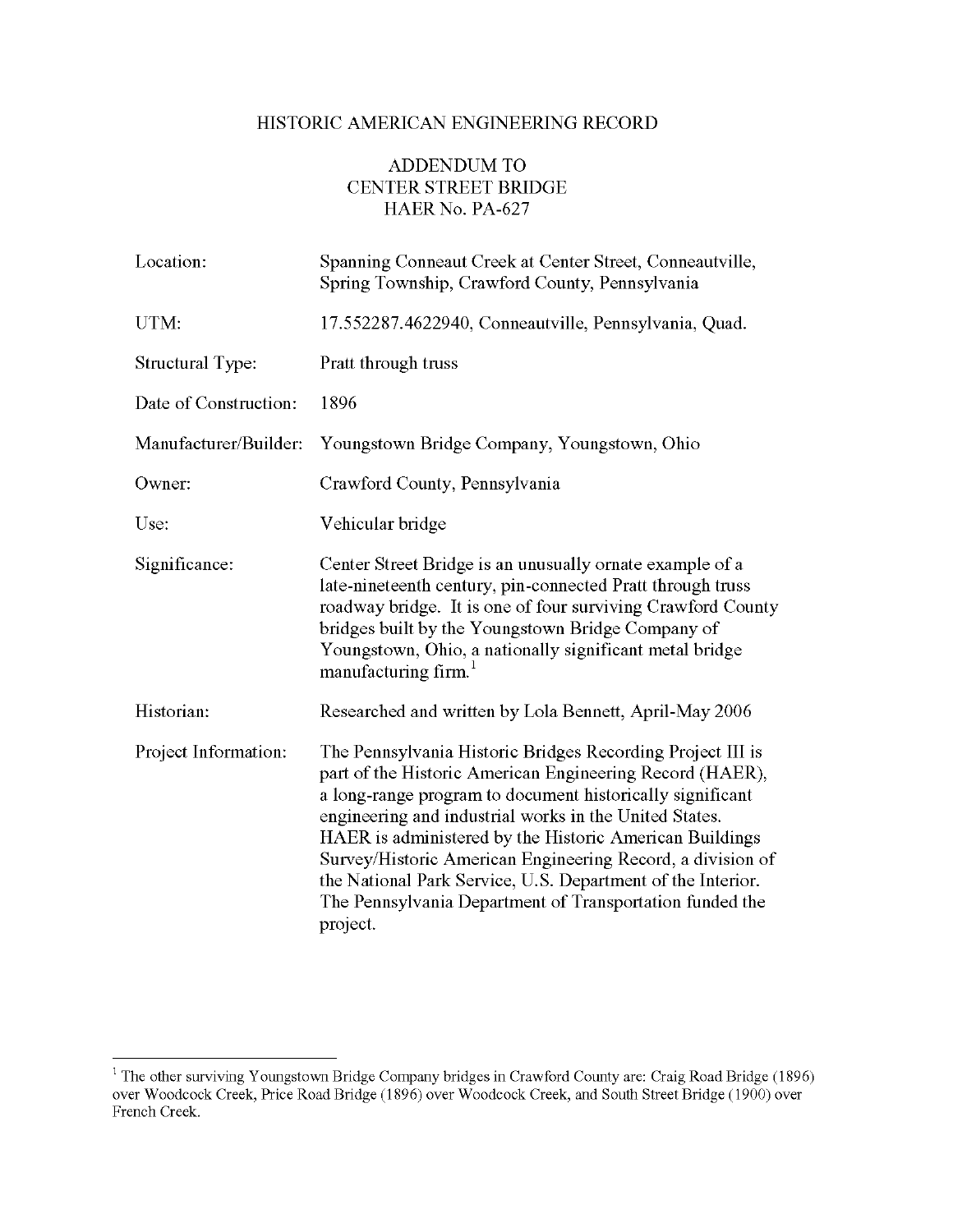### **Chronology**

- Pennsylvania legislature authorizes county governments to build and maintain bridges
- Andrew Power erects a grist mill near this site on Conneaut Creek
- Crawford County created
- Alexander Power plats village of Powerstown (now Conneautville)
- Conneautville appears on H.S. Tanner's "New Map of Pennsylvania"
- America's first all-iron bridge built on Erie Canal at Frankfurt, New York
- Borough of Conneautville incorporated
- Pratt truss patented
- Conneautville population 787
- Conneautville population 1,200
- Center Street extended across Conneaut Creek by this date
- Youngstown Bridge Company established at Youngstown, Ohio
- Crawford County begins metal bridge building campaign
- Center Street Bridge erected
- American Bridge Company formed
- Center Street Bridge recorded by the Historic American Engineering Record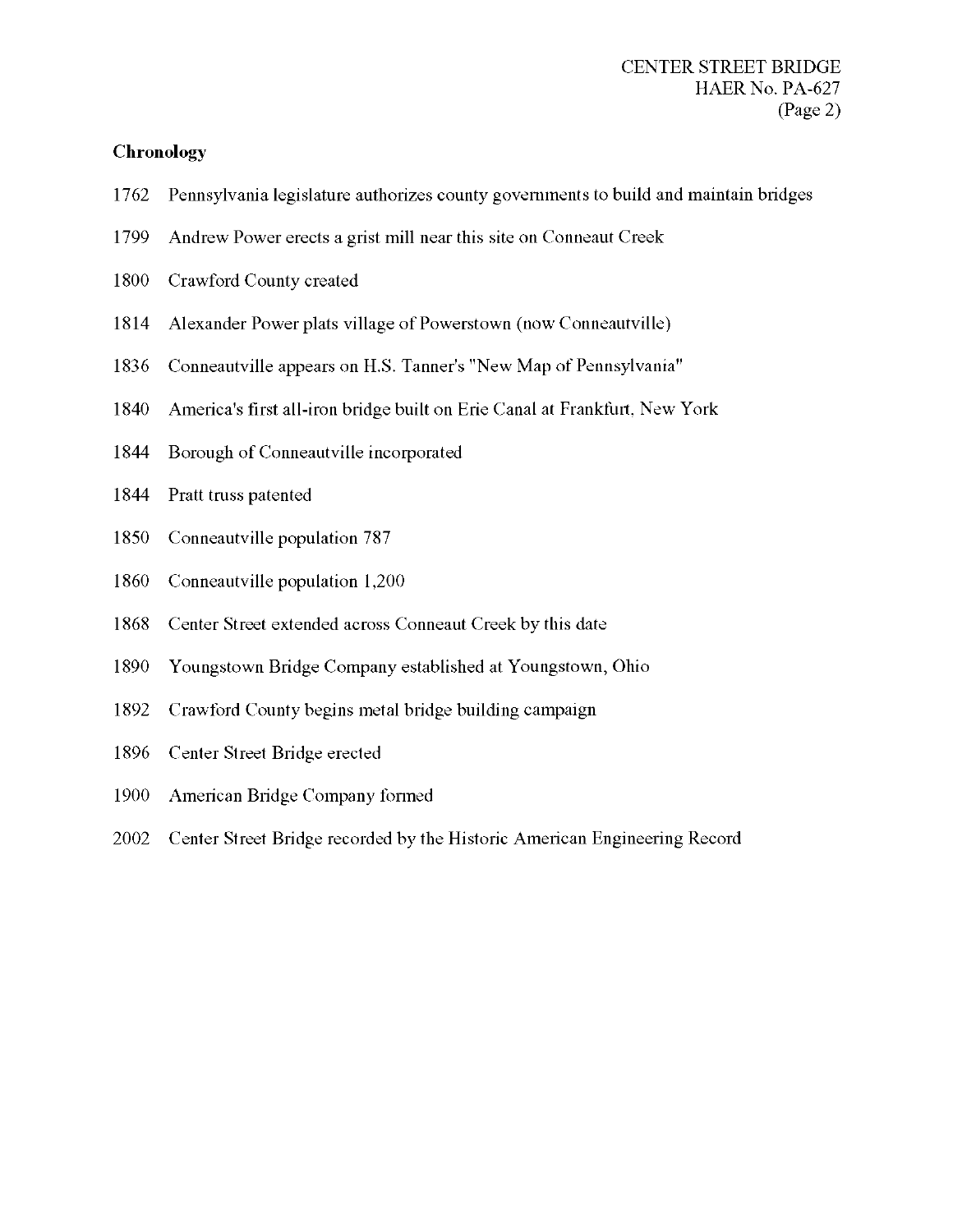# **Description**

Center Street Bridge is a single-span, five-panel, steel Pratt through truss bridge on 3'-diameter concrete-filled cylinder piers. The bridge is 80' long, 14' high and 18' wide overall, with a clear span of 75'-6" and a roadway width of 15' (reduced to 11' in 1973).

The upper chords and inclined end posts are  $7"x16"$  riveted, built-up members composed of back-to-back channels with a plate on top and tie plates underneath. The lower chords are paired l"x3" loop-welded eyebars. Verticals are 5"xl2" riveted, built-up posts composed of back-toback channels connected with lacing. Hip verticals are paired, loop-ended, 1-1/4" square rods. Diagonal braces angling up toward the ends in panels 2 and 4 are paired, loop-ended 1"x2-1/2" bars. Crossed diagonal braces in the center panel are looped-ended, 1-1/2" square rods with turnbuckles. The verticals, diagonals and chords are pinned together at each panel point with a 3"-diameter pin secured with hex nuts.

The trusses are connected transversely with struts between the upper panel points and 6"x15" floor beams between the lower panel points. The riveted, built-up struts are composed of angles with lacing, and are riveted to the upper chords. The floor beams hang below the lower chords by means of hangers supported by the pins. Upper and lower lateral sway bracing is l"-diameter round rods crossing between the transverse members.

The deck system is composed of five lines of 7"xl2" I-beam stringers laid longitudinally on top of the floor beams, and a corrugated metal deck on top of the stringers. There is a cantilevered, 7'-wide sidewalk on each side of the bridge.

The bridge is embellished with latticework portal bracing, radiation-pattern knee braces, finials and decorative cresting above the portals and handsome ornamental railings along the sidewalks. There are two builder's plates, one above each portal, which read as follows:

| 1896<br><b>BUILT BY</b><br>THE YOUNGSTOWN<br><b>BRIDGE COMPANY</b><br>YOUNGSTOWN | <b>LEVIM. SAYRE</b><br><b>JOSEPH T. FIRST</b><br><b>LEVI PUTNAM</b><br><b>COMMISSIONERS</b><br>1896 |
|----------------------------------------------------------------------------------|-----------------------------------------------------------------------------------------------------|
| OHIO                                                                             | CRAWFORD CO. PENN.                                                                                  |
| (west end)                                                                       | (east end)                                                                                          |

# **History**

In 1799, Alexander Power (1763-1850) erected a grist mill near this site on Conneaut Creek. That mill *"proved a great convenience to the settlers in the vicinity"* and in 1815, Power platted the village of Conneautville. By 1820, the hamlet boasted three stores, a tavern, a cobbler's shop,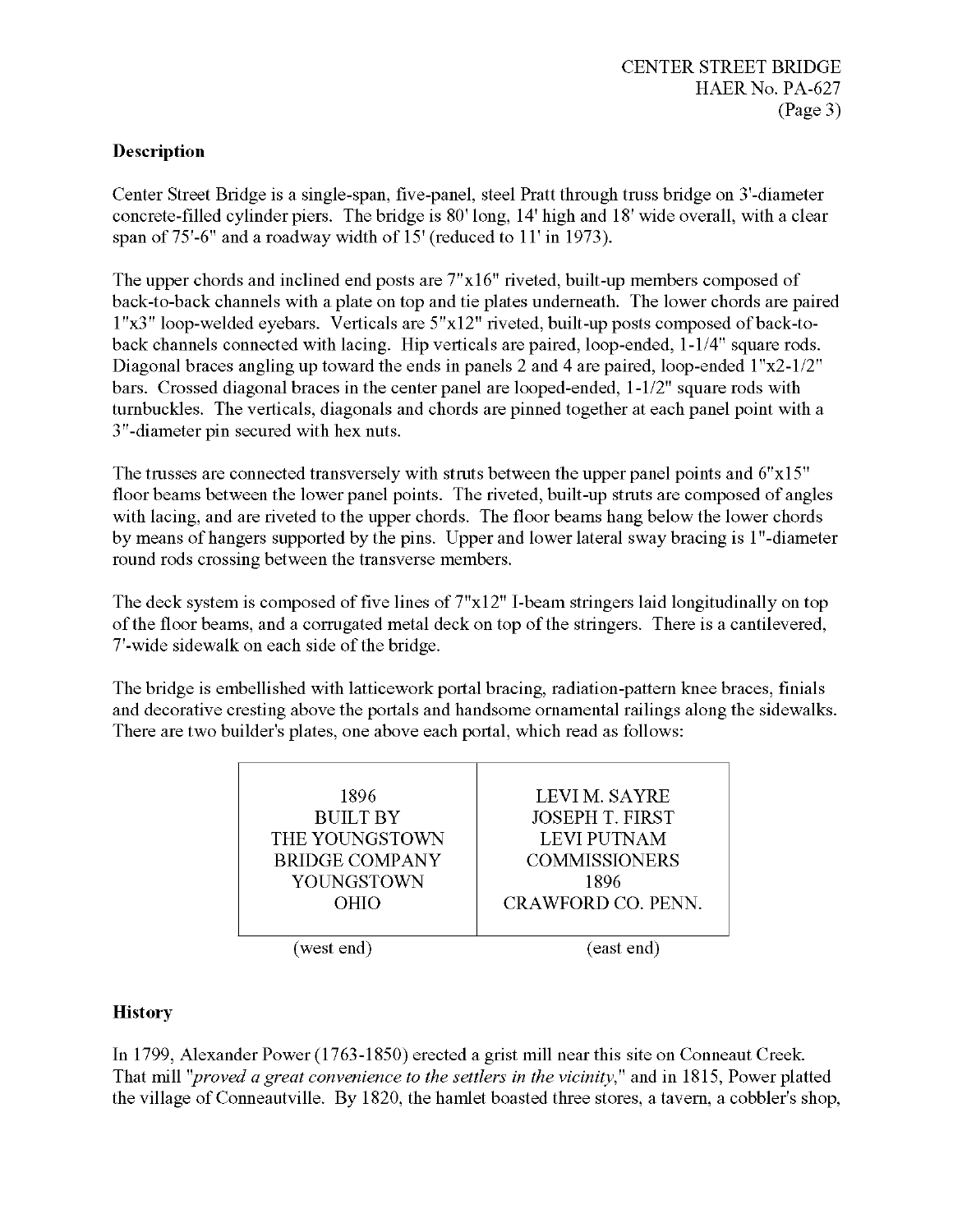a cooper shop, a blacksmith shop and a tannery. In 1844, the Pennsylvania State Legislature incorporated the Borough of Conneautville.

Conneautville was originally laid out on the east bank of Conneaut Creek. Between 1850 and 1860, the population increased from 787 to 1,200, and the village expanded across to the west bank of the creek. Historic maps indicate that there was a bridge at this location—one of three Conneaut Creek crossings in Conneautville—by 1868. According to county records, the first bridge at this site was a wooden span.<sup>2</sup>

In 1892, following the loss of numerous county bridges in a series of floods, the Crawford County Commissioners embarked on an intensive bridge building and replacement campaign that lasted through the remainder of the decade.<sup>3</sup> Center Street Bridge was one of at least fifty metal truss bridges erected in Crawford County during the last decade of the nineteenth century. Among the manufacturers represented were: Variety Bridge Company (Cleveland, Ohio), Penn Bridge Company (Beaver Falls, Pennsylvania), Wrought Iron Bridge Company (Canton, Ohio), Massillon Bridge Company (Massillon, Ohio) and Youngstown Bridge Company (Youngstown, Ohio).<sup>4</sup>

In November 1895, the Crawford County Court appointed N.C. McLaughlin, Theodore Sigler and John Whiting as viewers to examine the Center Street Bridge at Conneautville and report their findings regarding a new county bridge at that location. On February 6, 1896, the *Conneautville Courier* reported that the viewers found the Center Street Bridge *"in much worse condition than our authorities ... anticipated,"* and the bridge was immediately closed to traffic.<sup>5</sup> The viewers reported to the Crawford County Court of Quarter Sessions as follows:

*After a careful consideration ofthepremises and ofall information obtainable, it is our opinion that a new bridge over Conneaut Creek where Center Street a public highway crosses said Creek in the Borough ofConneautville is indispensably necessary and that the expense oferecting such a bridge would be attended with more cost than the said Borough could bear, they now having eight bridges to keep in repair. We therefore recommend that said bridge be erected andpaidfor by the County ofCrawford. We also recommend that the span be eightyfeet instead ofsixty-twofeet, which is the length ofthe wooden bridge now crossing said Conneaut Creek; also that the width ofthe roadway be sixteenfeet and afivefoot sidewalk.*

In March 1896, the Crawford County Commissioners contracted with the Youngstown Bridge Company of Youngstown, Ohio, for an 80' steel Pratt through truss bridge. The superstructure was shipped to Conneautville in late May and was erected on site in June 1896.<sup>7</sup> On August 14,

<sup>2</sup> Viewers' Report, *Crawford County Road Dockets,* <sup>31</sup> January 1896.

<sup>3</sup> "New County Bridges," *The Conneautville Courier,* 30 January 1896, 5.

<sup>4</sup> *Crawford County Road Dockets,* Books E, F and G.

<sup>5</sup> *Conneautville Courier,* 6 February 1896, 1.

<sup>6</sup> *Crawford County Road Dockets,* Book G, 333.

<sup>7</sup> *Conneautville Courier,* 28 May 1896 and 4 June 1896, 1.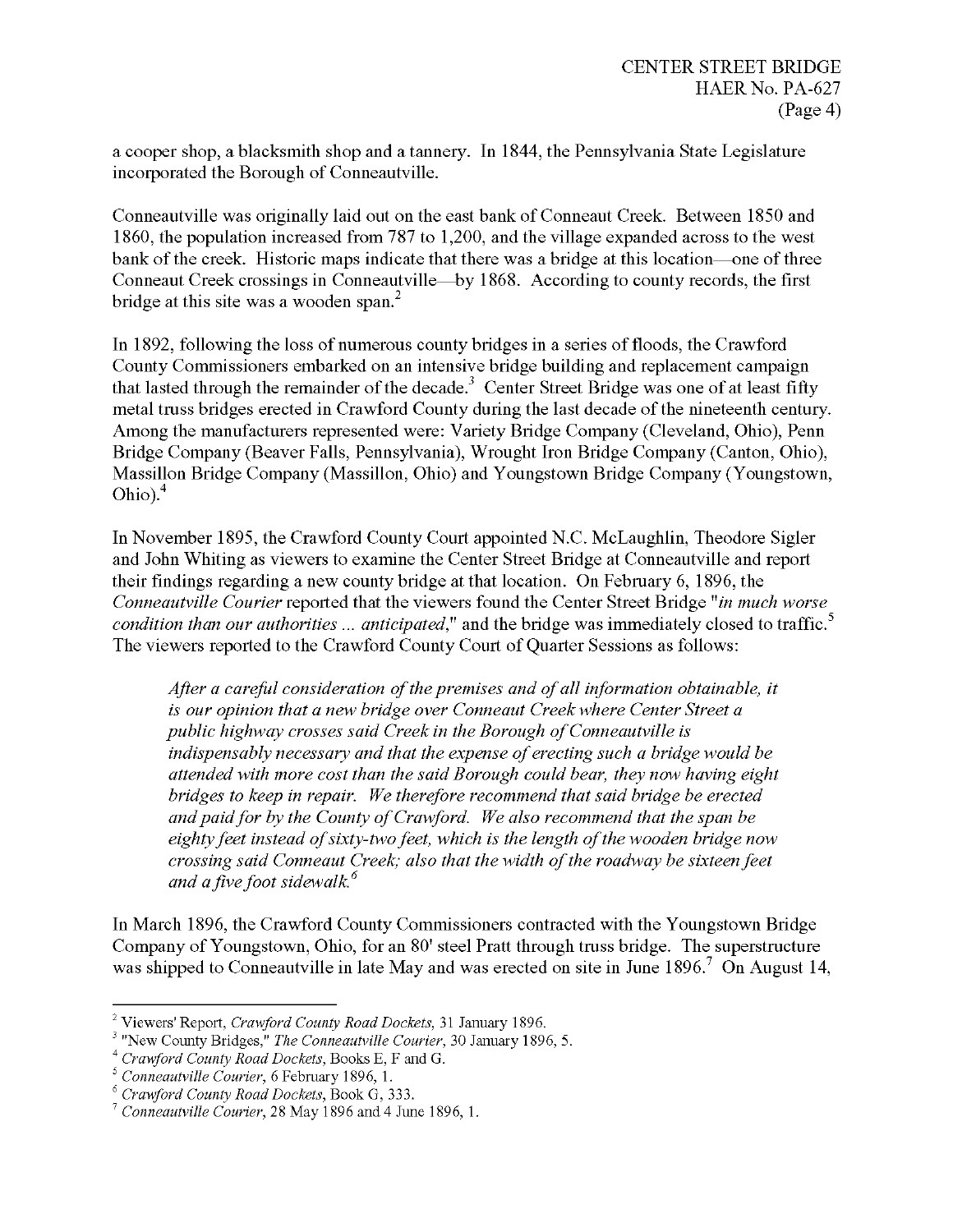1896, the viewers reported to the Crawford County Court that they had inspected the Center Q Street Bridge and found it to be *"a substantial and artistic structure."*

## **Design**

In 1844, Boston architect Caleb Pratt and his son, railroad engineer Thomas Pratt, received a patent for a wood and iron truss with vertical members in compression and diagonal members in tension that became the predominant truss type in American bridge building. Similar in appearance to the 1840 Howe truss, the Pratt truss reversed the functions of the web members to reduce the danger of buckling. Developed at a time when railroads were placing new demands on bridges and the structural action of trusses was just beginning to be understood, the Pratt truss was one of several truss types that heralded the transformation from empirical to scientific bridge design. While the type was not immediately popular for wood spans, the Pratt truss came to be favored for its straightforward design, strength and adaptability, and by 1870, in a simplified allmetal version, it had become the standard American truss for moderate road and railroad spans, and remained so well into the twentieth century.

## **Builder**

In 1878, Charles J. Morse and Henry G. Morse established the Morse Bridge Company at Youngstown, Ohio. The company employed 100 men in the manufacture of structural steel until 1888, when a fire destroyed the plant. In 1890, the firm reorganized as the Youngstown Bridge Company, advertising its specialty as the manufacture of *"iron and steel bridges, iron structural work, iron roofs and turn tables*.<sup>"9</sup> The company is known to have erected bridges in Ohio, Illinois, Indiana, Arkansas, Missouri, Colorado, Nebraska, Tennessee, Virginia, Maryland and Pennsylvania. In 1900, Youngstown Bridge Company was one of twenty-four bridge fabricating firms, representing half the nation's fabricating capacity, that consolidated to form the American Bridge Company, a subsidiary of United States Steel Corporation. The Youngstown plant was subsequently sold to Youngstown Sheet & Tube Company.

<sup>&#</sup>x27; *Crawford County Road Dockets.*

<sup>&#</sup>x27; *Engineering News-Record* 51 (1891): 27.